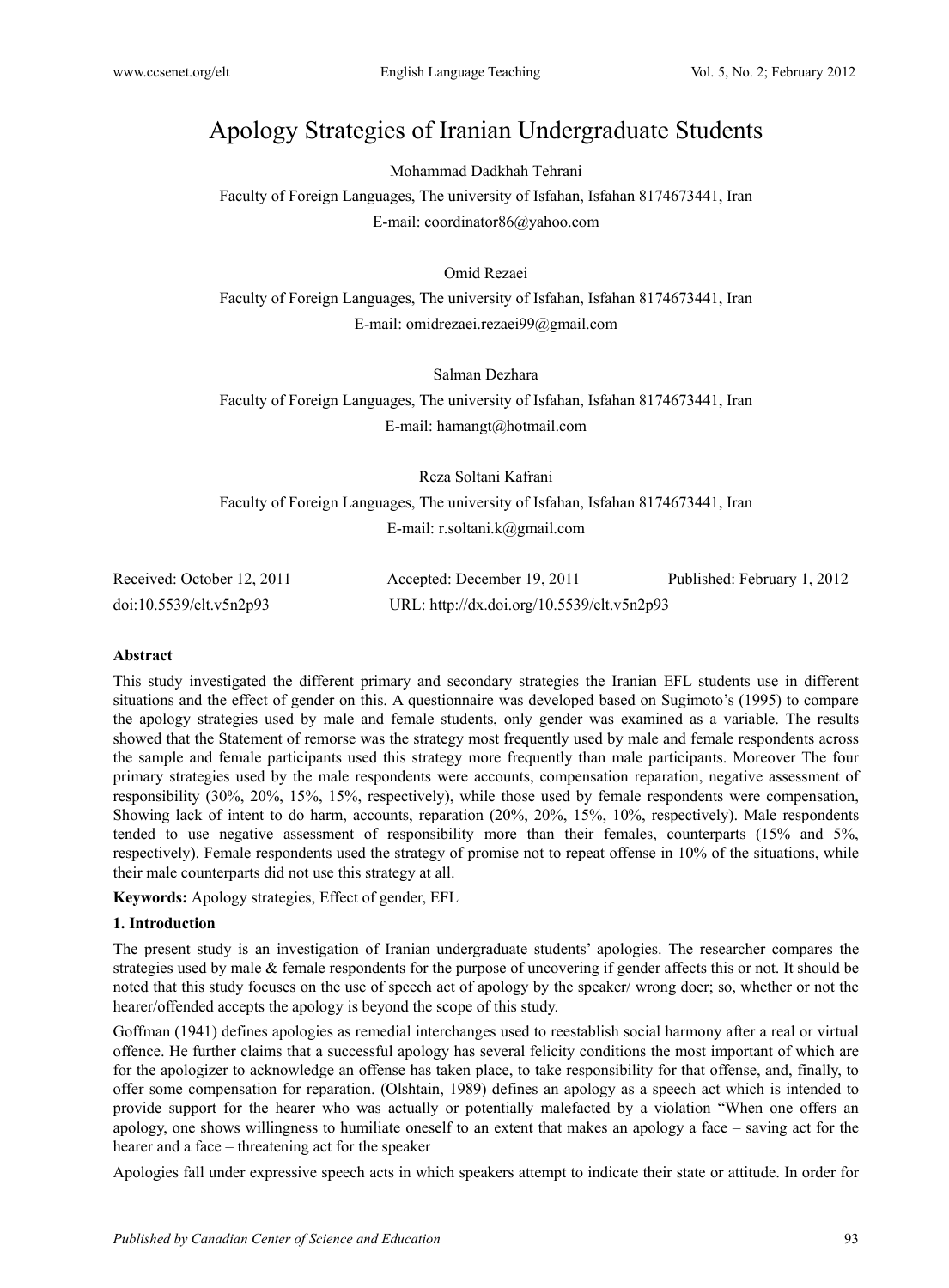an apology to be effective, it should reflect true feelings. One cannot effectively apologize to another and truly reach him/ her unless one portrays honest feelings of sorrow and regret for whatever one has done. (Gooder, & Jacobs, 2000) point out:

The proper apology acknowledges the fact of wrong doing, accepts ultimate responsibility, expresses sincere sorrow and regret, and promises not to respect the offense…. Some of the features of the proper apology are the admission of trespass, the implied acknowledgment of responsibility, an expression of regret, and a promise of future in which injury will not recur.

The present researcher has chosen to use the strategies used by Sugimoto (1997) as the basis of data analysis.

#### **2. Research Questions**

This study attempts to answer the Following questions:

- 1. What are the primary apology strategies used by Iranian undergraduate students?
- 2. What are the secondary apology strategies used by Iranian undergraduate students?
- 3. What are the differences, if any, between the apology strategies used by male and female respondents?

#### **3. Related Literature**

The researcher has conducted a review of literature on apologies. This section is divided in to subsections on research on cross – cultural apologies, and research on apologies and gender.

#### *3.1 Research on Cross – Cultural Apologies*

Research on cross – cultural comparative discourse (olshtain 1981; olshtain, 1983) has revealed that different cultures possess different rules of appropriateness. (Olshtain, 1983) claims that events that require an apology have been shown to vary cross culturally

A good body of pragmatic research has examined apologies in different languages. Considering various variables such as the politeness strategies employed (e.g. G. Brown, 1978), the cultural values reflected in the realization of an apology (e.g. Cordella, 1990), gender (e.g. Cordella, 1990), and strategies used by native and non – native speakers (Trosborg, 1987)

Sugimoto (1997) Compared the apology styles of 200 American (79 males and (21 females) and 181 Japanese (82 males and 99 females) college students who responded to an open – ended questionnaire on situations warranting an apology. Sugimoto (1997) reported the following strategies:

I. Primary strategies are those frequently used by offenders when attempting to apologies. They include:

1. Statement of remorse in which the wrongdoer acknowledges that s/he has done something wrong,

2. Accounts in which the wrongdoer tells what has happened.

3. Description of damage in which the wrongdoer describes what changes have been inflicted on the object in discussion.

4. Reparation in which the wrongdoer tries to repair the damage s/he inflicted on others by offering words that may cause the harm done to be forgotten

II. Secondary strategies include:

1. Compensation, which differs from reparation in that the wrongdoer offers to replace the damaged object or pay for it, and

2. Promise not to repeat offense in which the wrongdoer does his / her utmost to assure the injured party what has taken place will not occur in the future.

III Seldom used strategies include:

1. Explicit assessment of responsibility in which the wrongdoer attempts to describe his / her role in what has happened

2. Self – castigation in which the wrongdoer claims responsibility for what has happened and is being hard on him/ herself,

3. Contextualization in which the wrongdoer describes the context of the injury in order to make the injured party see the while picture, and

4. Gratitude in which the wrongdoer is thankful that the offender is willing to give him/ her chance to explain and be forgiven.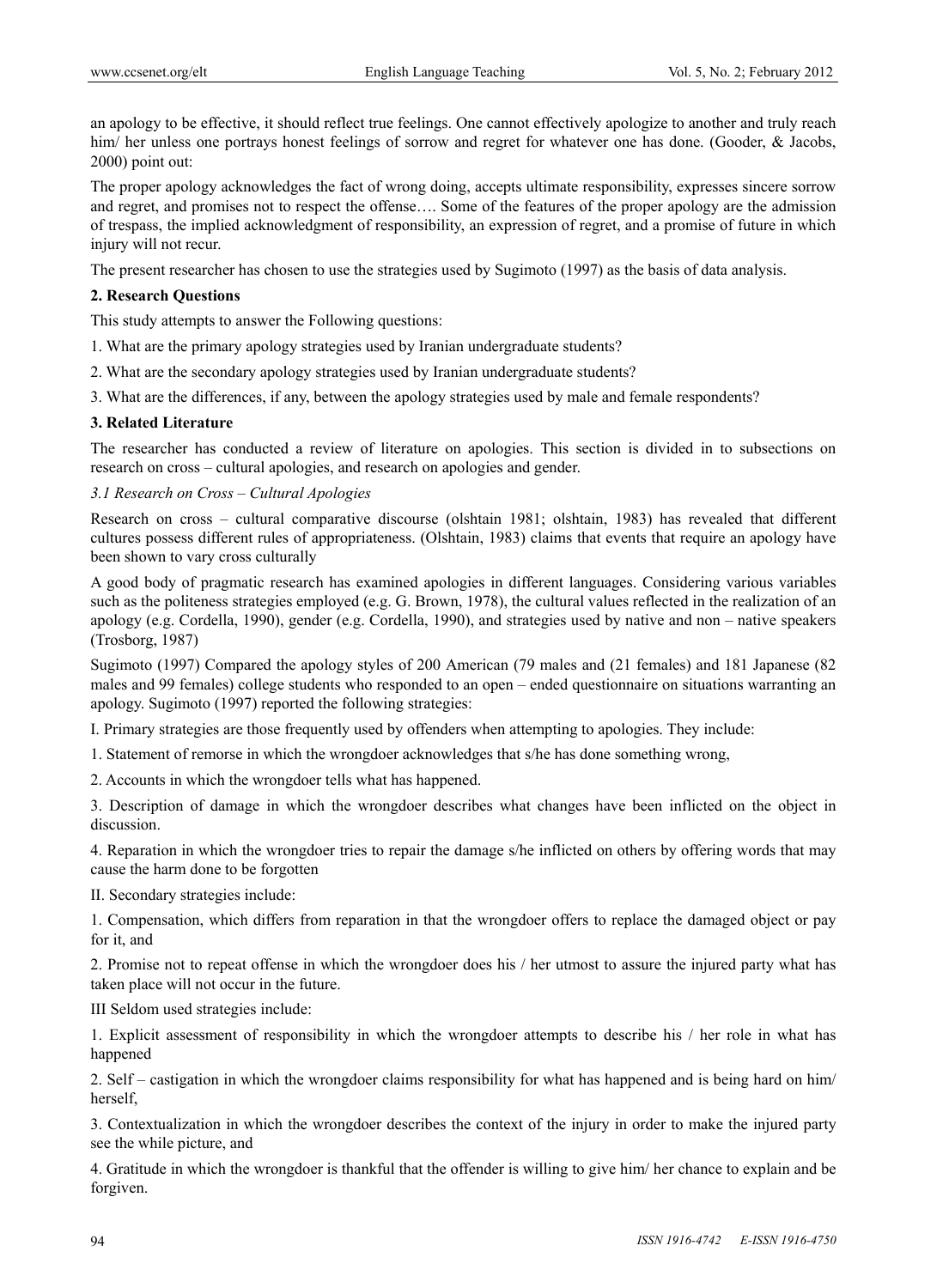Sugimoto (1997) reported that the four most used strategies are statement of remorse, accounts, description of damage, and reparation. And that, with the exception of accounts, the Japanese respondents used these strategies more than their American Counterparts did. She further reported that Compensation and promise not to repeat offense were secondary strategies used mainly by Japanese respondents.

#### *3.2 Apologies and Gender*

Much sociolinguistics research has been conducted on gender differences in speech act realization. Empirical findings seem to suggest that gender differences do exist in apologies.

(Holmes, 1995) investigated gender differences in apologies and found both similarities and differences between males and females. She found that women apologize significantly more than men and those women apologize most to hearers of equal power while men apologize to women irrespective of status.

However, other researchers (e.g. Cameron, 1995, 1996.1997) have questioned these assertions, arguing that viewing men and women in a dichotomized way not only ignores the diversity of speech within groups of women and groups of men but also ignores cultural differences and those that may result from other social variables such as class, age, and ethnicity and, thus as (freed, 1995) puts it, serves to perpetuate stereotypes about male and female discourse.

#### **4. Methodology**

Participants & instrumentation:

The present study emulates previous research which has examined the discourse of native speakers, sugimoto (1997), using questionnaires as a controlled data analysis technique: which can be readily submitted to statistical analysis.

The findings reveal that although apology strategies are universal, their conceptualization and verbalization vary across cultures.

The population of the study consists of all university undergraduate Persian literature students at Isfahan university the sample consisted of forty randomly selected students drawn from the Department of Literature .The respondents are relatively homogeneous in terms of their cultural background (Iranian), academic/ linguistic experiences (19-to 22-year – old undergraduates majoring in Persian literature) and gender (twenty males and twenty females).

The researcher designed a questionnaire based on Sugimoto's (1995) to compare the apology strategies used by male and female students, only gender was examined as a variable.

Since the questionnaire had already been piloted and checked for reliability, the researcher did not conduct a pilot study. The questionnaire consists of three parts:

- 1 An introduction of the study and instruction for answering the questions
- 2 A section for collecting demographic information about the participants.
- 3 10 sections each of which involves a situation which requires an apology

#### **5. Significance of the Study**

The present study is significant, probably because it explores an area of intercultural pragmatics that has not, to the best of the researcher's knowledge, been sufficiently explored for this topic and target group. It is hoped that the study will enrich the field of intercultural pragmatics, and that its findings will lend verification to the findings of previous research on apology strategies.

#### **6. Date Analysis**

The researcher identified the strategies used by the respondents and then classified then based on Sugimoto's (1997) strategies.

As noted above, these strategies were divided in to primary strategies, secondary strategies, and seldom used strategies.

The researcher started by tabulating the strategies used by the participants in order to identify the apology strategies they used.

The tabulation of the results made it possible for the researcher to determine the strategies used and whether or not Sugimoto's (1997) results apply to Iranian respondents. It further helped to clarify whether or not gender has an effect since previous research had reported that females apologize more than males. (Brown, 2001; Holmes, 1995).

In order to identify the apology strategies used, the researcher used two types of tables: one to clarify the method used to show remorse (the overt expression of apology), and another to show the other apology strategies employed in each situation and their percentages. The researcher attempted to list all the apology strategies used by the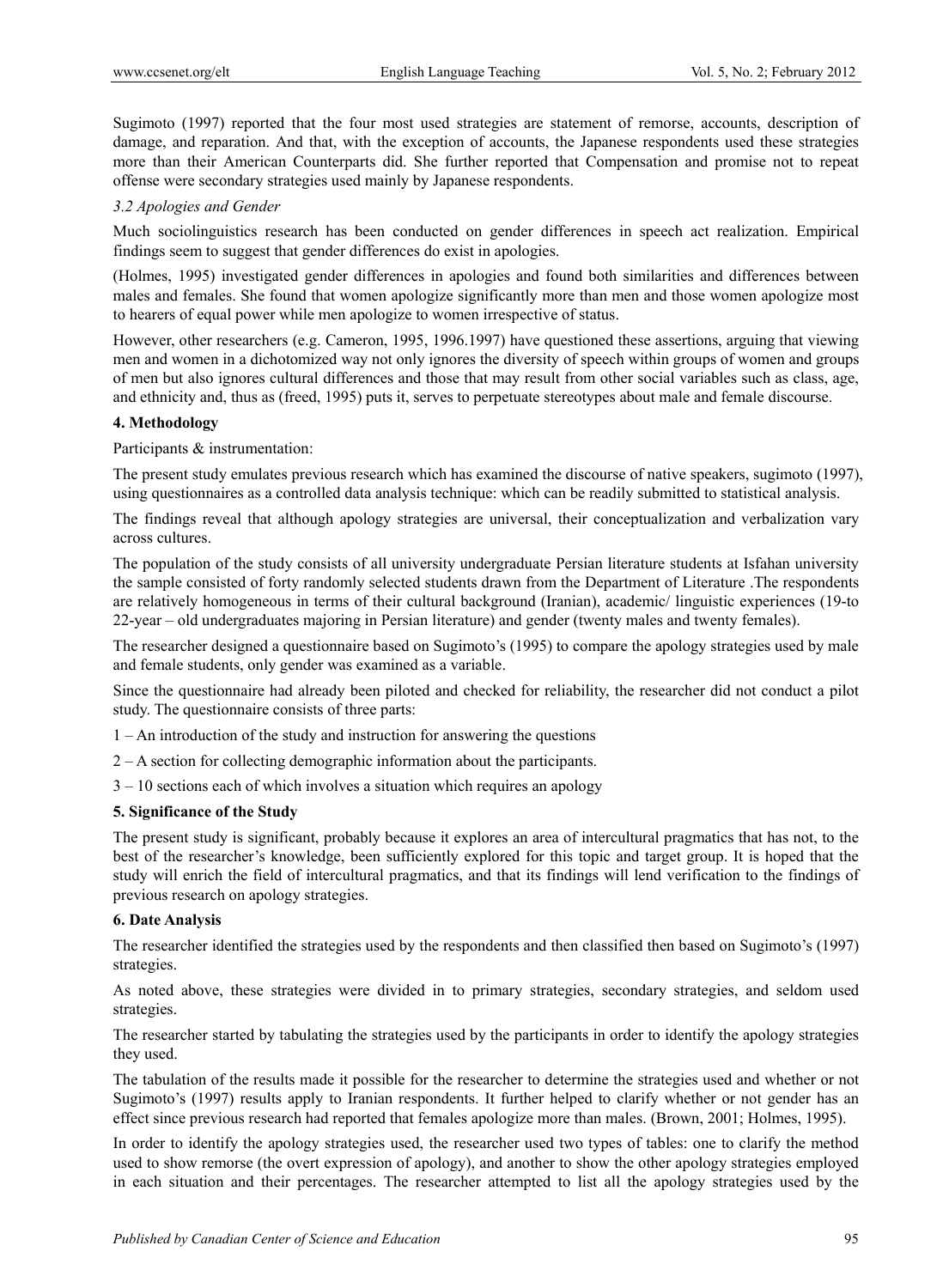respondents.

One strategy that was not mentioned by Sugimoto (1997) or any other researcher is that in which the wrongdoer exonerates himself/ herself and instead blames the victim for what had happened. This strategy is not common within the realm of apologizing though. It is closely related to it.

Not only did the researcher tally the percentage of the apology strategies used, but she also calculated and compared the percentage of those used by male and female respondents in order to discover any potential differences which might be attributed to gender. It is worth noting here that the respondents had used a combination of apology strategies, which may have been part of their attempt to aptly express their remorse

## **7. Findings and Discussion**

Sugimoto's (1997) strategies have been used as the basis of the analysis. Statement of remorse was the strategy most frequently used by male and female respondents across the sample. Thus, it is discussed separately prior to the collective discussion of the other strategies. Unlike Sugimoto, the researcher has tabulated the different manifestations of this strategy in terms of the use of expressions of apology and the various numbers of intensifiers.

## *7.1 Apology Strategies Used by Male and Female Respondents*

In their attempt to respond to the situations given in the questionnaire (see the Appendix A). Respondents used the following apology strategies:

1. Statement of remorse. As all of the respondents used statements of remorse in almost all of the situations (with few exceptions for some of the situations), this type of strategy is discussed separately.

Respondents used the following manifestations of stating remorse

Using one expression of apology: In  $30\%$  of the situations (n= 60), male respondents used one expression of apology to show remorse. Expressions ranged from the word sorry to clauses such as excuse me, I apologize, Female respondents used these strategies in 20% of the situations (n=40)

Using one expression of apology and one intensifier: In 45% of the situations (n=90), male respondents used the intensifier *very* with the word sorry, yielding expressions such as very sorry Female respondents used these strategies in 30% of the situation (n=60)

Using one expression of apology and two intensifiers: In 20% of the situations (n=40), male respondents used two intensifiers to produce an expression of apology to show remorse; this may be attributed to the respondents' need to use more than the word sorry to express how bad they felt for whatever happened. The intensifiers used were either a repetition of the word very in sentences such as I am very, very sorry females used this strategy in 25% (n=50)

D) Using two expressions of apology: In 0.5% of the situations (n=19), male respondents used two expressions of apology resulting in responses such as sorry, excuse me.

Other apology strategies were used by respondents in their responses to the 10 items of the questionnaire. These are summarized in Table 2 and presented below according to their frequency of use. Even though the researcher used Sugimoto's (1997) apology strategies as the basis of her analysis, she has come up with other strategies not mentioned in the literature.

2. Accounts: In 30% of the situations (n=60) male respondents and in 15% of the situations (n=50) female respondents, in their attempt to apologize, used accounts to explain what had happened. This resulted in responses like the following for each of the items of the questionnaire, except Item 8 for which the respondents did not use accounts:

The wind was too strong it broke your umbrella (Item 1).

I have a family emergency and can not go to the concert (Item 2)

3. Compensation: In 20% of the situation (n=40). Male respondents and in 20% of the situations (n=40) female respondents used compensation where the wrongdoer tries to replace the damaged item or pay for it. The only items on the questionnaire that elicited the use of compensation were items 1, 9, 2, and 6 yielding responses such as:

Here is a new umbrella I got you to replace yours (Item1).

I will pay for the ticket if you do not find anybody to go with you (Item2)

4. Reparation: In 15% of the situations (n=30), male respondents and in 10% of the situation (n=20) female respondents used reparation strategy which allows them to repair the damage done to the item or the situation in question. All the items, except 1, 2, and 5, got responses that displayed reparation as shown in the following examples: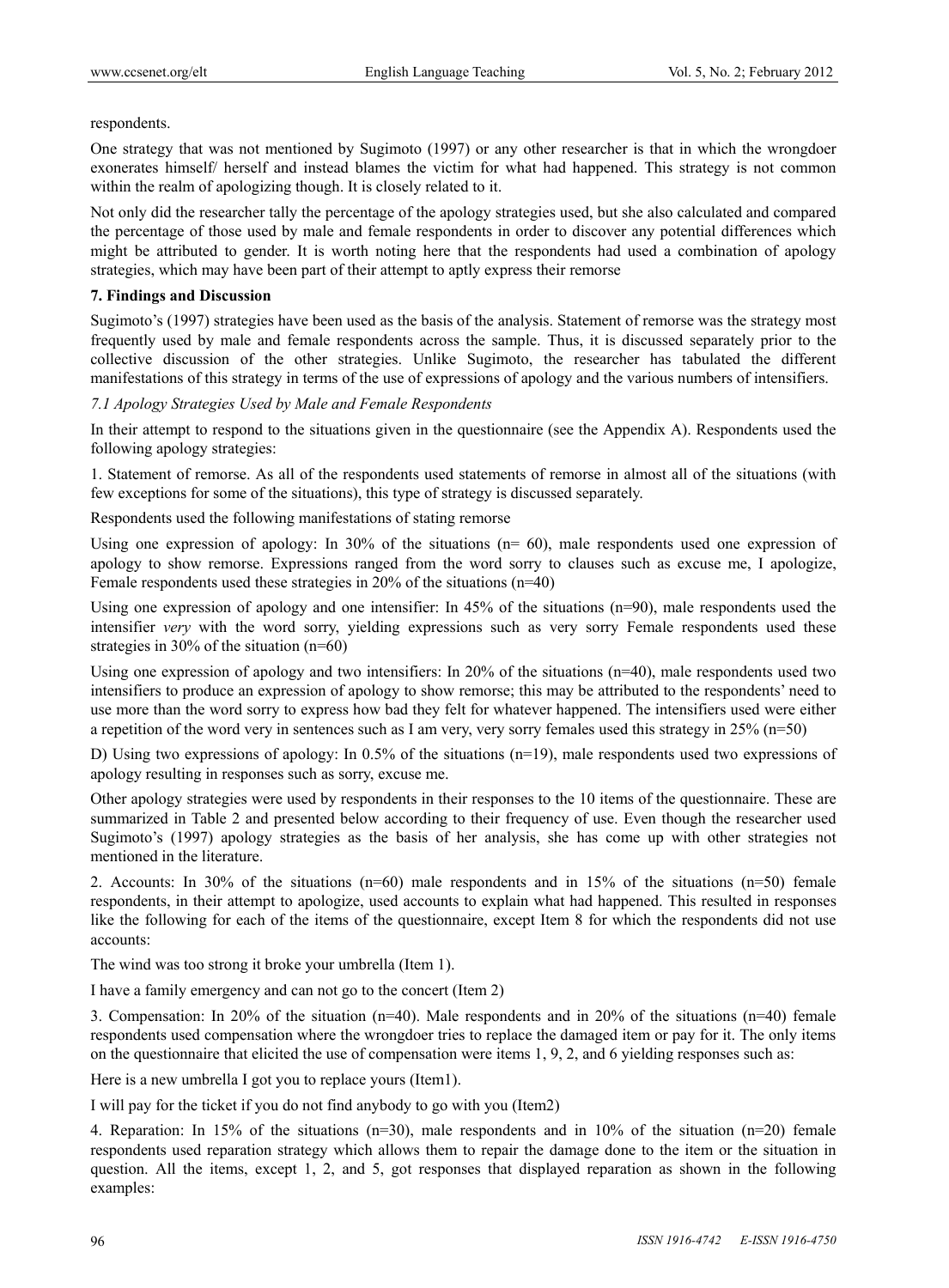I did not mean to be late. Let us have juice on me (item 3).

I will explain what happened to the teacher and get you an extension (Item 4)

5. Showing lack of intent to do harm: In 5% of the situations (n=10), male respondents and in 20% of the situation  $(n= 40)$  female respondent felt the need to deny their intention to harm the offended. They attempted to show that whatever happened was accidental and not at all premeditated. Responses to all the questionnaire items, excluding 7 and 10, portrayed the use of this strategy as is evident in the following examples:

I did not mean to break your umbrella. I will buy you another (Item1)

I did not mean to break your date (Item, 2).

6. Assessment of responsibility: This category is divided in to two types:

a. Positive assessment of responsibility which refers to the wrongdoer's admission of having committed the act in question. In 5% of the situations  $(n=10)$  male respondents and in 5% of the situation  $(n=10)$  female respondents expressed their responsibility for what had happened. The only item warranting this was item 4 where the wrongdoer had forgotten his classmate's homework. It was my fault that you are in this dilemma was given in response

b. Negative assessment of responsibility which refers to the wrongdoer's denial of being responsible for the act in question. In 15% of the situations ( $n=30$ ), male respondents and in 10% of the situation ( $n=$ ) female respondents felt the need to deny responsibility or to blame others for the deed. Responses to items 1, 3-7 and 9 showed examples of this strategy as is evident from the following examples.

It was not my fault. The wind broke your old umbrella (Item 1).

I did not break your Walkman. It was old any way (Item 9).

7. Promise not to repeat offense: Male respondents promised not to repeat the act they were apologizing for in 0% of the situations (n=0) and female respondents in 10% of the situations (n=20). Responses to items 2, 3, and 8 reflect the use of this apology strategy, as shown in the examples below:

I will never play with things that do no concern me again (Item 8).

I promise to go with you next time (Item 2).

8. Asking victim not to be angry: Male respondents asked the offended not to be angry in 5% of the situation (n=10) and females in 5% of the situation (n=10) and females in 5% of the situations (n=10). This strategy was only used in items 1, 3 and 6 as shown in the examples below:

I hope you are not angry (Item2)

Don't be angry. I will get you another umbrella (Item 1)

9. Invoking Allah's (God's) name: Male respondents mentioned Allah's (God's) name in 0.5% and females in 15% of the situations in order to wish the offended better times, as shown in the following responses to items 1,4, and 8:

May Allah compensate you for your umbrella (Item I)?

May Allah help you write a new paper (Item 8)?

Tables 1 and 2 present summaries of the number and percentages of the strategies used by male and female respondents

### *7.2 Differences in Apologies between Male and Female Respondents*

As seen from the figures in Tables 1 and 2 , Iranian male and female respondents differed in their use of apology strategies; this coincides with the findings of studies that present gender as and unimportant factor in people's use of speech acts in general, and apology strategies in particular (cf. Lukasik, 2000)

Although male and female respondents used the various manifestations of the statement of remorse, it was obvious the female respondents tended to use this strategy more, opting for the various manifestations of remorse in 25% of the situations compared to the male respondent's 5% this is consistent with the claim that females are trained from childhood to apologize more for their mistakes (cf. Brown, & Attarde, 2000; Holmes, 1995)

The four primary strategies used by the male respondents were accounts, compensation reparation , negative assessment of responsibility (30%,20%,15%, 15%, respectively) , while those used by female respondents were compensation, Showing lack of intent to do harm , accounts, reparation (20%,20%, 15% ,10%, respectively)

Male respondents tended to use negative assessment of responsibility more than their females, counterparts (15%)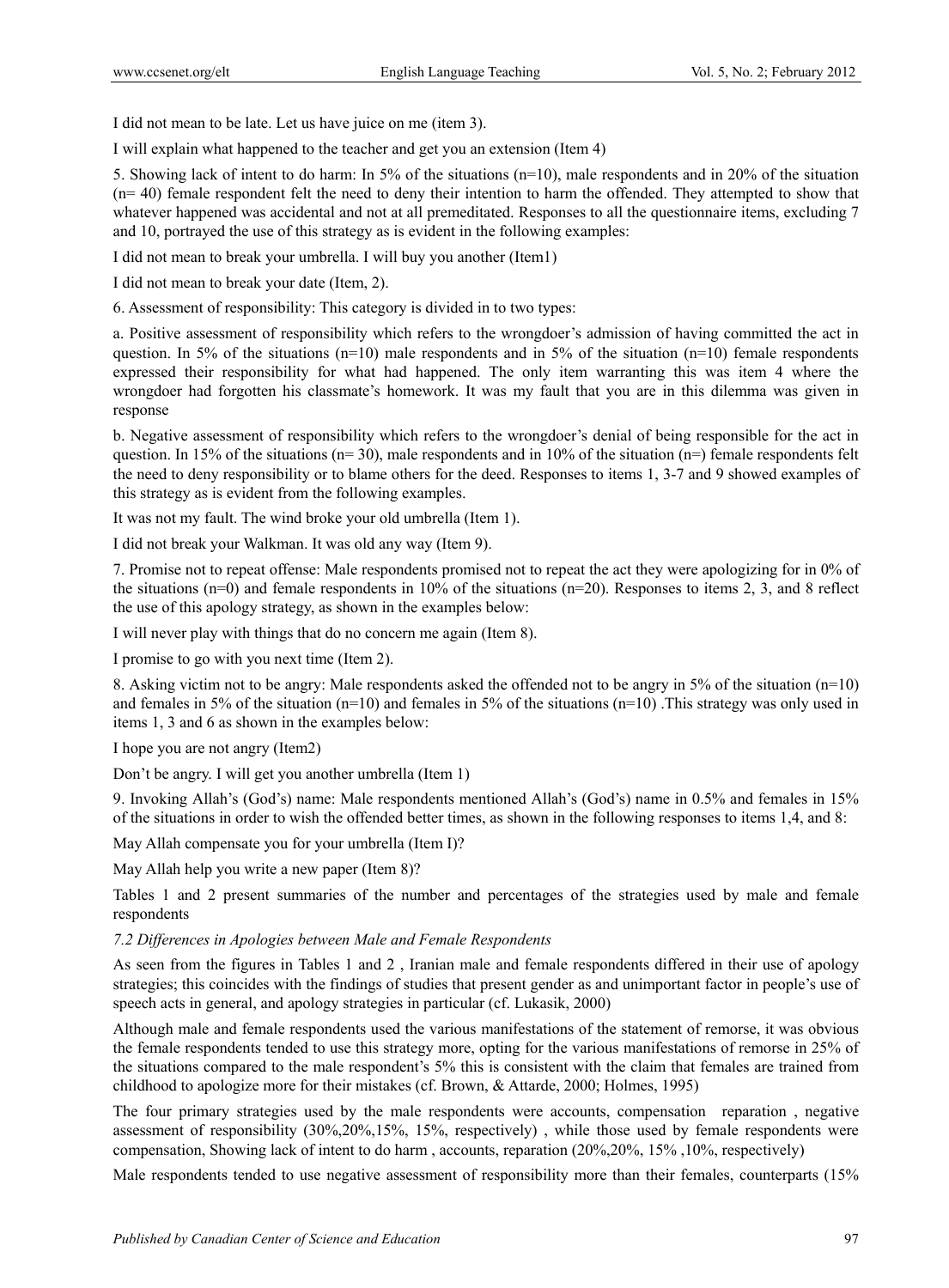and 5%, respectively)

Female respondents used the strategy of promise not to repeat offense in 10% of the situations, while their male counterparts did not use this strategy at all.

#### **References**

Al-Zumor, Abdul Wahid. (2003). Apologies in Arabic and English: an international – language and cross – cultural study. [Online] Available: http://www.Lboro.Ac.Uk/departments/ea/politeness/apologiesinarabicandenglish.html (October  $13^{th}$ , 2011)

Brown, J. D. (2001). Pragmatics tests: different purposes, different test. In: Rose, Kenneth R., & Kasper, Gabriele (Eds), *Pragmatics in Language Teaching*. Cambridge University Press, Cambridge. pp. 301-325

Brown, Penelope, & Levinson, Stephen C. (1978). *Politeness: Some universals of Language Use*. Cambridge University Press. Cambridge.

Brown, Steven, & Attardo, Salvatore. (2000). *Understanding Language Structure, Interaction, and Variation: An Introduction to Applied Linguistics and Sociolinguistics for Non specialists*. Michigan University Press, Michigan.

Cameron, Deborah. (1995). Rethinking language and gender studies: some issues for the 1990s. In Mills, Sarah (Ed.), *Language and Gender: Interdisciplinary Perspectives.* Longman, New York, pp. 31-44

Cameron, Deborah. (1996). The language – gender interface: challenging co-optation. In: Bergvall, Victoria, Bing, Hanet, & Freed, Alice (Eds.), *Rethinking Language and Gender Research: Theory and Practice.* Longman, New York. pp. 31-53

Caneron, Deborah. (1997). Performing gender identity: Young men's talk and the construction of heterosexual masculinity. In Johnson, Sally, Meinhof, & Ulrke Hanna (Eds), *Language and Masculinity*. Blackwell, Oxford. pp. 47-64

Cordella, Marisa. (1990). Apologizing in Chilean Spanish and Australinan English: a cross – cultural perspective. *ARAL Series*, 5, 66-92

Freed, Alice F. (1995). Language and gender. *Annual Review of Applied Linguistics,* 153-220

Freed, B. (1995). S*econd language acquisition in a study abroad context*. Amsterdam: John Benjamins.

Fromkin, Victoria, & Rodman, Robert. (1988). *An Introduction to Language*. Holt, Rinehart and Winston, New York.

Garcla, Carmen. Apologizing in English: politeness strategies used by native and non – native speakers. *Multilingual*, 8, 3-20

Goffman, Erving. (1971). Remedial work. In: Goffman, Erving (Ed.), *Relations in Public: The Micro politics of Public Order.* Allen Lane, London.

Gooder, Haydie, Jacobs, Jacobs, & Hane M. (2000). *On the border of the unsayable: the apology in post colonizing Australia Interventions,* 2, 229-247

Holmes, Janet. (1995). *Sex differences and apologies: one aspect of communicative competence.* In Brown, H. Douglas, & Gonzo. Susan (Eds.), *Readings on Second Language Acquisition*. Prentice Hall Regents, Englewood Cliffs, New Jersey. pp. 362-385

Hudson, Thorn. (2001). *Indicators for pragmatic instruction: some quantitative tools*. In Rose, Kenneth R., & Kasper, Gabriele (Eds), *Pragmatics in Language Teaching*. Cambridge University Press, Cambridge. pp. 301-325

Olshtain, Elite. (1983). Sociocultural competence and language transfer: the case of apology. In Gass, Susan M., & Selinker, Larry (Eds), *Language Transfer Language Learning*. Newbury House, Rowley, MA. pp. 232-249

Olshtain, Elite. (1989). Apologies across cultures. In Blum- Kulka, Shoshana, House, Juliane, Kasper, Gabriele (Eds), *Cross Cultural Pragmatics: Requests and Apologies*. Ablex, Norwood, New Jersey. pp. 155-173

Olshtain, Elite, & Cohen, Andrew. (1983). Apology: a speech act set. In wolfson, Nessa, Judd, Elliot (Eds) *Sociolinguistics and Language Acquisition*. Newbury House, Rowley, MA. pp. 18-35

Sugimoto, Naomi. (1997). A Japan-U.S. comparison of apology styles. Communication Research 24, 349-370. http://dx.doi.org/10.1177/009365097024004002

Suszczynska, Malgorzata. (1999). Apologizing in English, Polish and Hungarian: different languages, different strategies. *Journal of Pragmatics,* 31, 1053-1065. http://dx.doi.org/10.1016/S0378-2166(99)00047-8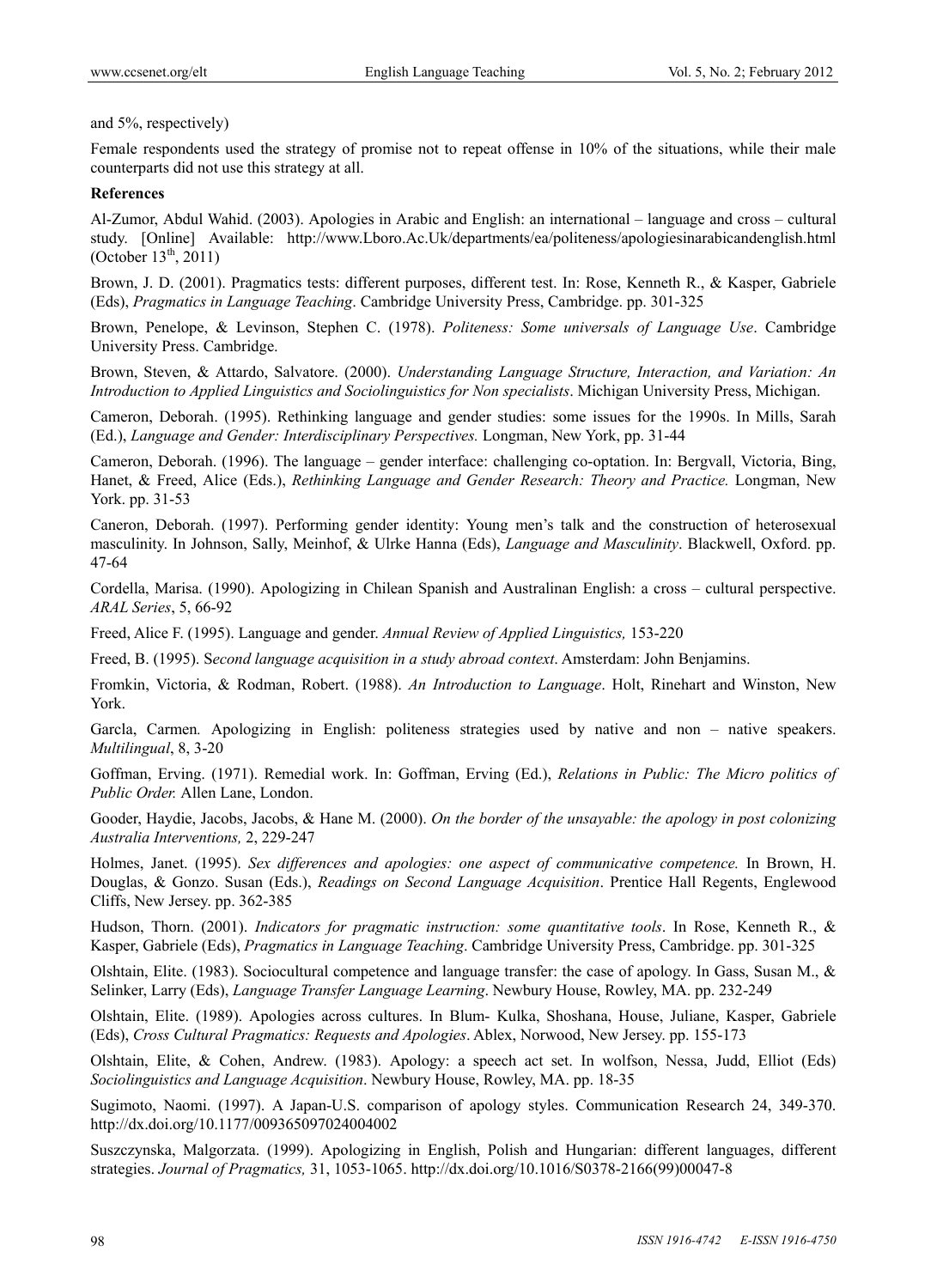Trosborg, Anna. (1987). Apology strategies in native/ non- native English. Journal of Pragmatics, 11, 147-167. http://dx.doi.org/10.1016/0378-2166(87)90193-7

Table 1. A summary of the number and percentages of the types of the statement of remorse used by male and female respondents Type

|                                  | Group  |         |         |         |
|----------------------------------|--------|---------|---------|---------|
|                                  | Males  |         | Females |         |
|                                  | Number | Percent | Number  | Percent |
| One expression of apology        | 60     | 30      | 40      | 20      |
| Two expression of apology        | 10     | 5       | 50      | 25      |
| expression of apology+one<br>One | 90     | 45      | 60      | 30      |
| intensifier                      |        |         |         |         |
| One expression of apology+Two    | 40     | 20      | 50      | 25      |
| intensifier                      |        |         |         |         |

Table 2. A summary of the number and percentages of the types of the apology strategies used by male and female respondents Strategy

|                                   | Group    |          |        |         |  |
|-----------------------------------|----------|----------|--------|---------|--|
|                                   | Males    |          |        | Females |  |
|                                   | Number   | Percent  | Number | Percent |  |
| Accounts                          | 60       | 30       | 30     | 15      |  |
| Reparation                        | 30       | 15       | 20     | 10      |  |
| Compensation                      | 40       | 20       | 40     | 20      |  |
| Promise not to repeat offense     | $\theta$ | $\theta$ | 20     | 10      |  |
| Assessment of responsibility      |          |          |        |         |  |
| Negative                          | 30       | 15       | 20     | 10      |  |
| Positive                          | 10       | 5        | 10     | 5       |  |
| Asking victim not to be angry     | 10       | 5        | 10     | 5       |  |
| Showing lack of intent to do harm | 10       | 5        | 40     | 20      |  |
| Invoking, Allah's (God's) name    | 10       | 5        | 10     | 5       |  |

# **Appendix A: The questionnaire**

پرسش نامه:

پاسخگوي محترم : تحقيقي با موضوع استراتژي هاي عذر خواهي كردن دانشجويان ايراني در حال شكل گيري است. از شما در خواست ميشود به سوالات اين پرسش نامه به دقت پاسخ دهيد به شما اطمينان داده ميشود كه اطلاعات اين بررسي تنها به منظور تحقيقات أكادميك استفاده شده و كاملا متشكرم محرمانه است . اطلاعات كل*ي*I :مليت رشته تحصيلي : زن جنسيت : مرد لطفا به سوالات زير با دقت و صادقانه پاسخ دهيد II 1 – شما چتري از بهترين دوست خودقرض گرفته ايد و باد آن را خراب كرده است شما به او چه مي گوييد؟ ................................................................................................ ........................................